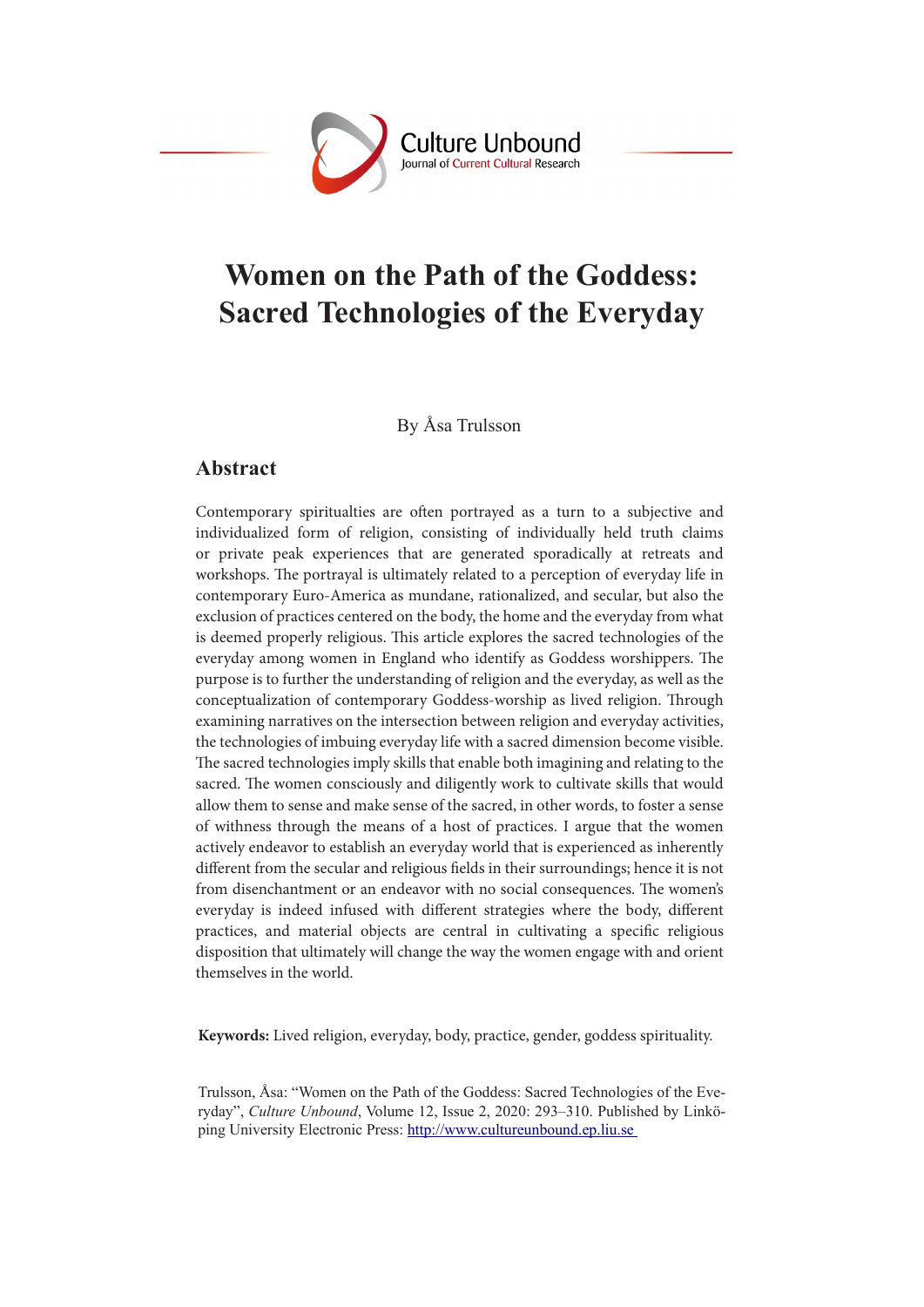### **Introduction**

One night, Emma woke up with an intense sensation that her spine was moving independently like a snake.<sup>1</sup> Although she had been taking some meditation classes and reading some books on spirituality, it was this bodily experience which convinced her that there was more to the world than meets the eye: "There is something else, and it is happening. It is not a concept; it happens in the body." The perceived authenticity and profoundness of the experience prompted Emma to change her mode of living by making spirituality the center of her life. The purpose of her endeavors, says Emma, is to create a larger sacred sphere where there is flow, connection, and transformation. To be in contact with this sphere and expand its boundaries are the means and ends of her spirituality. However, living a spiritual life is not easy, according to Emma, but rather associated with considerable effort. Spirituality is, in her view, synonymous with dedicated work on the self, which involves a continuous assessment of feelings, dreams, and experiences in order to establish their spiritual meaning and ensure spiritual growth. It also includes being confronted with aspects that are less than flattering and not particularly pleasurable. Consequently, Emma's preferred choice of word for spiritual practice is work.

Robert Orsi states that "the imaginations of moderns are trained towards sacred absence" and hence not accustomed to acknowledging or feeling a sacred presence in their daily lives (Orsi 2005: 12). Similarly, Julian Holloway argues that the everyday in contemporary Europe is often constructed as quotidian, secularized, and utterly profane, characterized by the processes of rationalization and disenchantment. The sacred, on the other hand, is usually set apart as extraordinary and specific, such as officially recognized events and places (Holloway 2003). Emma's everyday certainly seems to be dominated by a secularized and disenchanted paradigm, but on the other hand, she is determined to discern and create sacred presence until it encompasses her daily life. She is not alone. During my fieldwork among women who identify as Goddess-worshippers, I encountered several women who put great efforts into leading an everyday spiritual life in the face of sustenance, bills, and other daily concerns. In the following, I explore the strategies of these women as they strive to infuse the mundane with sacred qualities. Through examining narratives on the intersection between the everyday and religion, or so-called "sacred stories" (Ammerman 2013), the sacred technologies of the everyday become visible. Sacred technologies is used with reference to Michel Foucault's seminal technologies of the self, and hence suggest a desired state to attain and the techniques available to the subject to do so. According to Foucault, technologies of the self: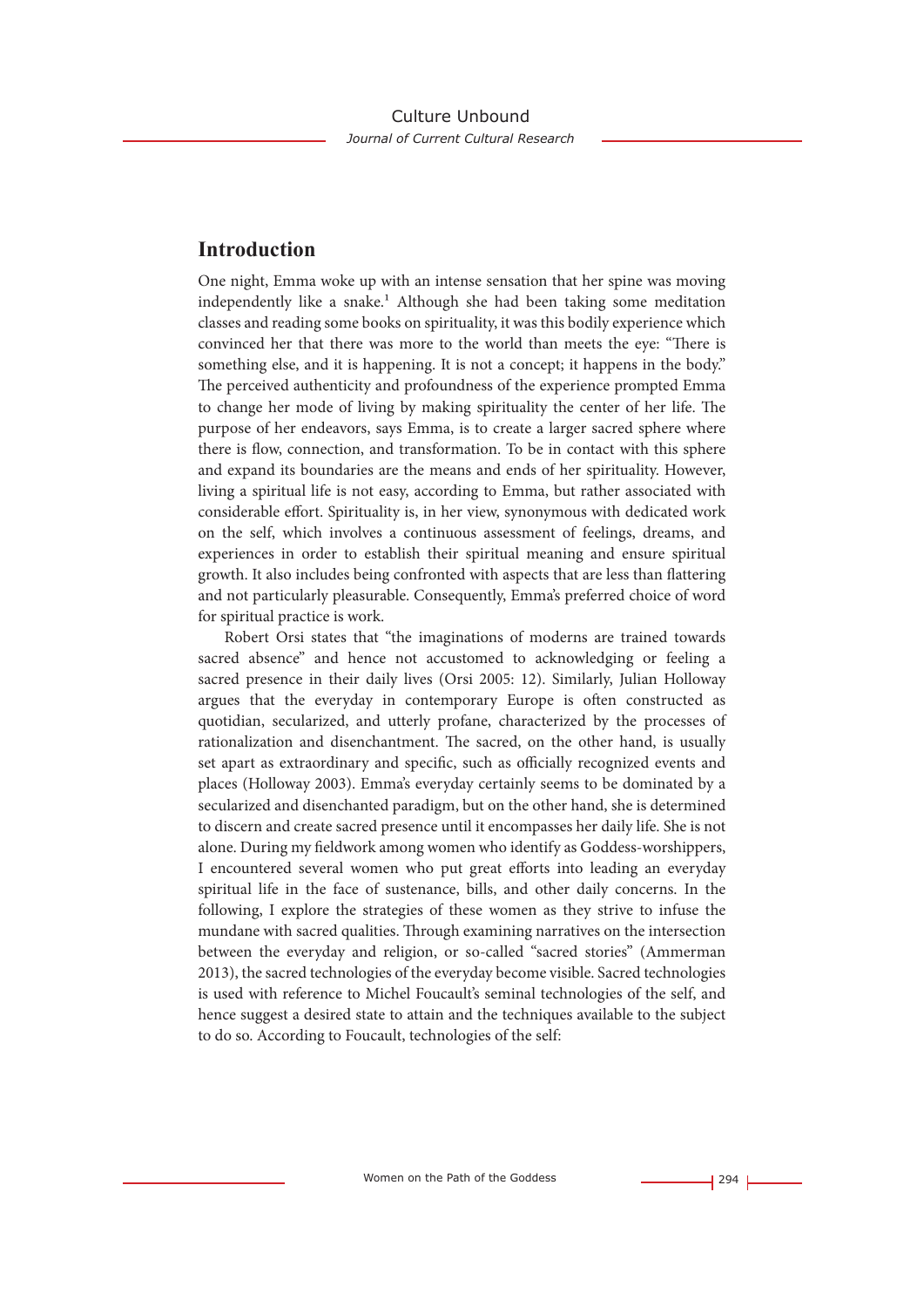… permit individuals to effect by their own means or by the help of others a certain number of operations on their own bodies and souls, thoughts, conduct and a way of being as to transform themselves in order to attain a certain state of happiness, purity, wisdom, perfection, or immortality. (Foucault 1988:8)

Such technologies are not merely principles but constant endeavors, which both come to constitute the self and open new for new fields of experiences (Foucault 1988). This focus will allow us to both further the understanding of religion and the everyday, as well as the conceptualization of contemporary Goddess-worship as lived religion.

# **Preliminaries 1: Goddess Worshippers in England**

The Goddess movement could best be envisaged as a loose and amorphous milieu. Participants often shun the term religion, which they associate with male domination, dogma, and inauthentic spiritual expressions. Further, people hold different and often multiple religious identities and tend to move between different religious or spiritual groups (see Trulsson 2010). While extremely heterogeneous in beliefs and practices, different groups and individuals are held together by a focus on female deities, the earth as being sacred, as well as a focus on the body and bodily processes marked as female and sacred. Another common practice is to search for inspirational images and models in prehistory or so-called vernacular religious traditions, as well as indigenous religions. Many Goddess-worshippers use the terms reclaim and re-member to indicate processes of re-interpreting images, symbols, and text to fit into a more Goddess-oriented ethical framework, or, in their own view, strip away layers of patriarchal thinking and retrieve the true meaning of a practice, image, or symbol. Several scholars have critiqued these practices as either a romanticized search for essence or oriental practices that mask colonial and postcolonial structures of power (Klassen 2004, Magliocco 2005, Maya 2019)

The search for the sacred feminine has a long intellectual trajectory, but the Goddess movement in its current form emerged in the 1970s and 1980s when a surge of religious and ritual creativity encountered the peace movement, the women's movement, and the environmental movement. There has historically been quite a radical leaning in the Goddess movement, given its association with these different social movements. This inclination persists, although it would be too much to argue that all participants come to the movement due to political convictions. Some commentators have also indicated the increased commercialization of the movement as a more recent trend, thus undermining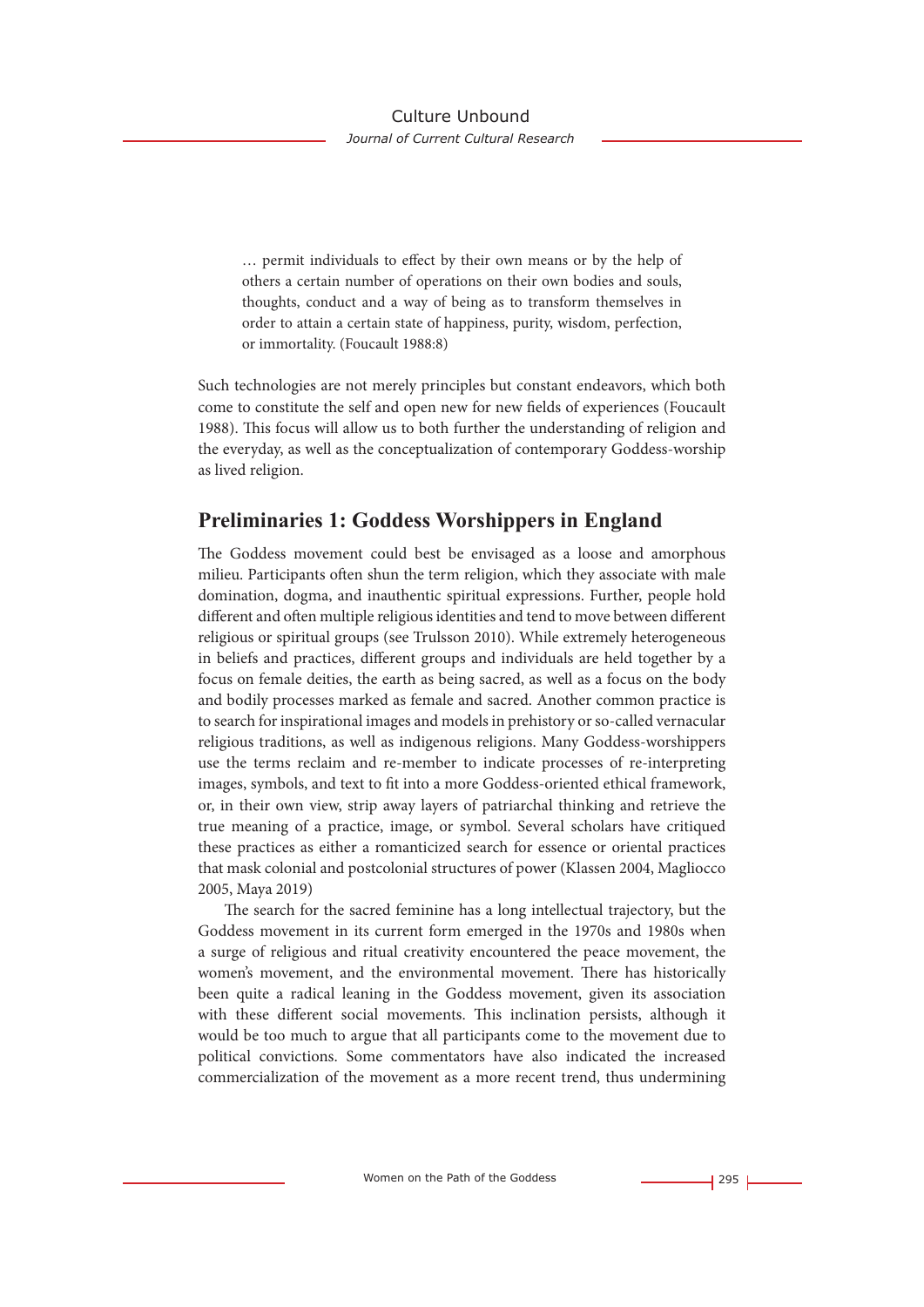the countercultural potential (Folz 2006, Bowman 2009, Maya 2019). The Goddess milieu shares affinities with the broader Pagan and occult movement when it comes to historical development, ritual forms, and organizations. This is particularly visible in Great Britain, home of some of the most influential pagan and occult creators of the twentieth century; among them Aleister Crowley and Gerald Gardner (Ferraro 2015).

Given the heterogeneous character of the movement, it is difficult to estimate numbers and draw cohesive conclusions about demographics. The vast majority of participants in the Goddess-oriented fields I participated in were women, although men and other genders have been present at some gatherings. Rather than being a young movement, many participants seem to have been born in the fifties and sixties, although there are also younger participants as well as some older. With notable exceptions, the participants could also be characterized as white and, if not living in Britain, most are from the USA or western parts of Europe. This picture matches the findings of other scholars (e.g. Eller 1993, Orion 1995, Magliocco 2005, Maya 2019). However, socioeconomic backgrounds seem to be more complex. As Matthew Wood argues, researchers of contemporary spirituality have readily assumed a middle-class status to their informants. However, Wood's ethnographic material exhibited status ambiguity on the part of the participants, usually visible in remarks about work and position, which indicated a lack of authority. Upon closer scrutiny, Wood concludes that most of his informants, although educated, could be referred to as the professionalized working class. According to Wood, the relocation of managerial work outside of Euro-America should not be seen as an expansion of the middle class, but rather a capitalist restructuring and the proliferation of so-called white-collar workers involved in administration, clerical, and management occupations (Wood 2007). The participants in my study are similarly, on the whole, quite highly educated, usually with a college degree. As with Wood's informants, they work in administration, clerical, and management occupations. There is also a preponderance of artists, musicians, and self-employed specialists of various kinds, which is a feature that has also been noted by previous research. Hence, the economic status of the participants seems to transcend usual class distinctions (cf. Prince & Riches 2000, Magliocco 2005)

# **Preliminaries 2: The Everyday and Religion**

My field sites included different gatherings such as festivals, workshops, seasonal celebrations, classes, regular meetings held by more established groups, women's circles, so-called moon lodges and instances of celebrating the menstrual cycle. Many of the women I encountered participated in several such events, but also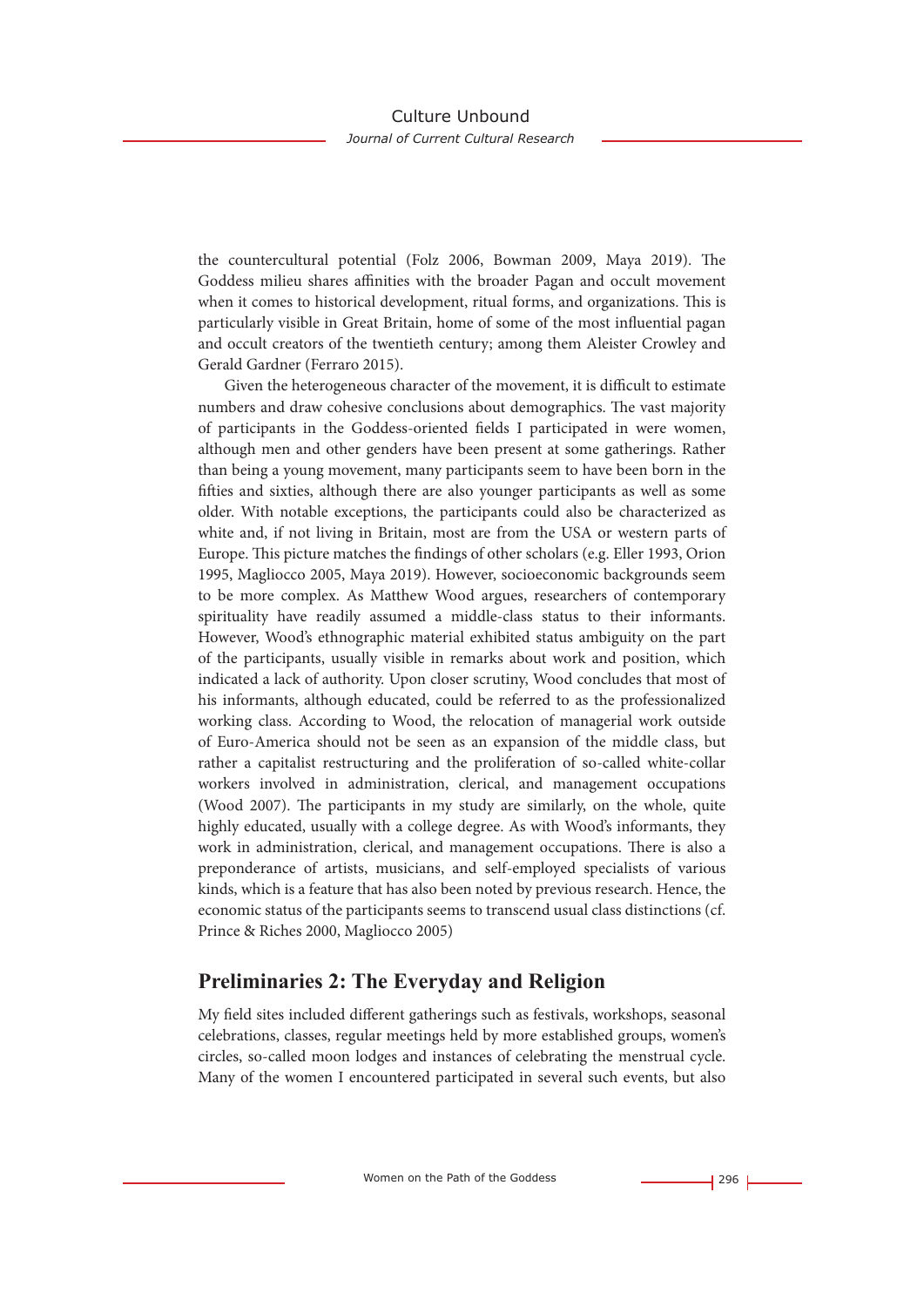engaged in the practices of other groups, such as the Goddess Conference in Glastonbury, different Pagan traditions, performed regular Hindu-inspired fire rituals or felt moved by, for instance, Norse or Native American imagery. Most often, they did not hold a particular religious identity and described themselves as spiritual rather than religious. Such positioning, the weak affiliation, and eclectic tendency seem to collude with much of the conceptualization of contemporary spiritualties. These features have in fact been put at the center of conceptualizations about the broader shift in the Euro-American religious landscape and the decline of institutional religion and religious authority in relation to the advance of subjective or self-directed spirituality (e.g. Bellah 1985, Heelas 1996, Heelas & Woodhead 2005). In this paradigm, spirituality emerges as an analytical concept parallel to the secular and the religious. As stated by Wood, the people concerned are seen as seekers rather than having a clear religious identity, making idiosyncratic journeys through the movement or shopping around at the marketplace—all according to the exercise of self-authority that is taken to be characteristic of spirituality (Wood 2007). Moreover, as spirituality is thought to be located in the private or individual, it seems to be a form of religion that ultimately strengthens the idea of the everyday as mundane and secularized (Fedele & Knibbe 2013).

However, there is also a growing body of research pointing to the fact that spiritual practitioners themselves use the concept of spirituality to strategically separate a desirable form of religiosity, linked with personal experiences and individuality, from another type of religiosity, connected with dogma, coercion, and institutionalization. Here, scholars argue that there is a tendency in previous research to accept this normative distinction as an analytical description of contemporary spirituality, a tendency that was strengthened because it also seems to fit with the broader theoretical perspectives of cultural and religious change (Wood 2007, Zwissler 2007, Trulsson 2010, Fedele & Knibbe 2013). In the present article, the term spiritual is not meant to imply a distinction from religion, neither as something less dogmatic nor as something more self-centered. The term is kept partly out of convenience, but also because such self-descriptions and strategic positionings are interesting aspects of contemporary religious life in itself (cf. Aune 2014). Further, in line with several scholars, I argue that contemporary spirituality is better theorized as lived religion (cf. Aune 2014, Fedele 2015). According to Meredith McGuire, such an understanding of religion prioritizes the actual experiences, practices, and beliefs of the religious person rather than the prescribed religion of institutions and religious authorities. Lived religion includes practices that center around the body, the home, and the everyday, which often have been excluded from what is considered proper religion by scholars and religious authorities alike (McGuire 2008). Hence, there is a shift in focus from adherence to doctrines or practices to how religious practitioners actually relate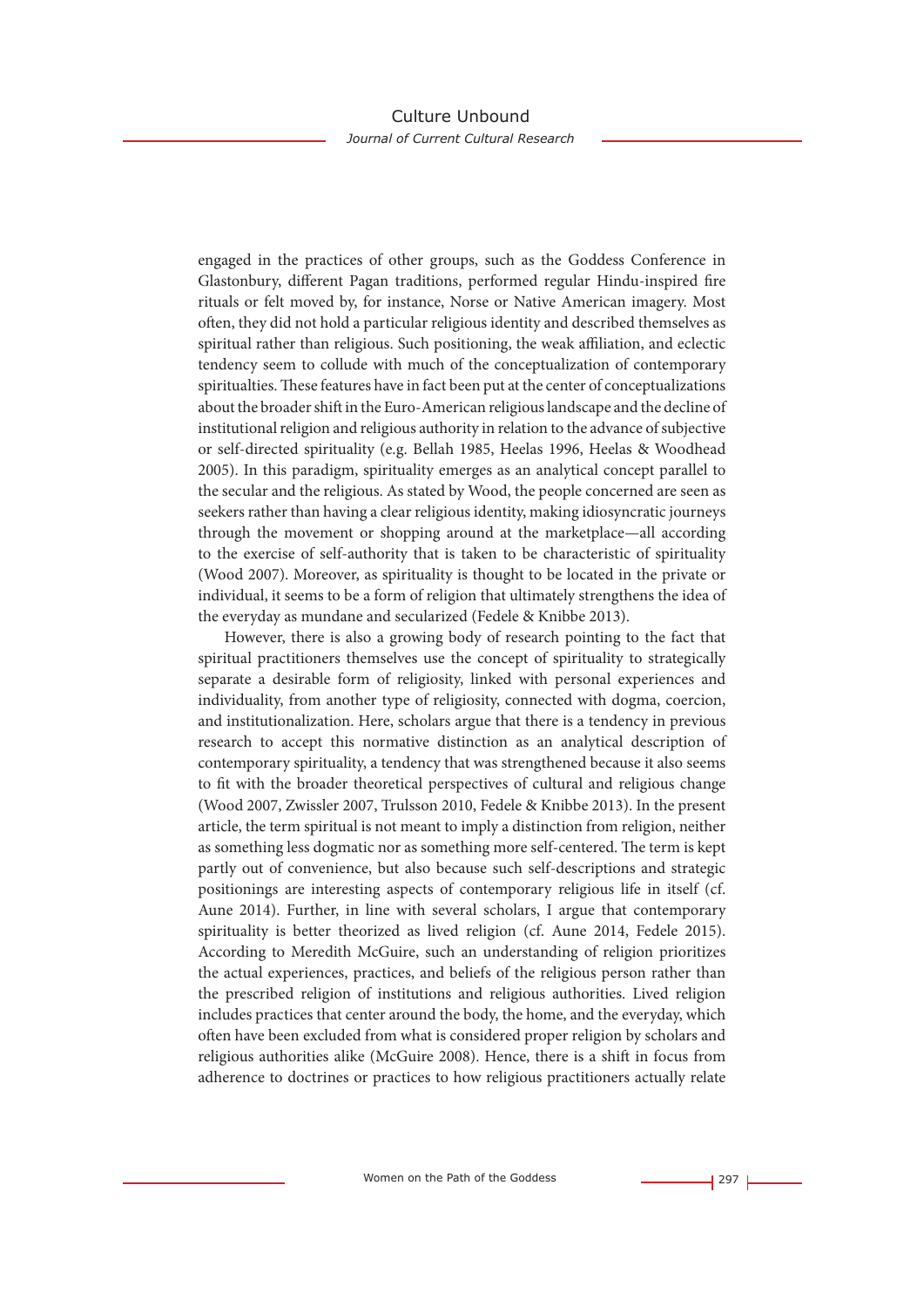to what they hold sacred in their everyday lives (Ammerman 2013, see also Orsi 2005).

Moreover, as noted by Marja-Liisa Keinänen, the religious lives of women have often been associated with the home and the everyday rather than institutional settings, and have consequently been deemed as not really religious (Keinänen 2010a). This tendency might also have a bearing on the conceptualization of contemporary spirituality as something other than religion, both because of the great numbers of female practitioners and its non-institutional character. However, an analysis of contemporary spirituality with its amorphous character could contribute to a theoretical shift in the understanding of religion (cf. Griffin & Clifton 2004, Gemzöe & Keinänen 2016). Today, there are several studies of contemporary spirituality, which put practice, the body, and materiality at its core (e.g. Pike 2001, Salomonsen 2002, Trulsson 2010, Fedele 2013, Utriainen 2016). Yet, with notable exceptions, many of these ethnographies tend to focus on specific events, such as pilgrimages, workshops, and festivals. These events give great importance to intensity and affect, but are also temporary, which means that participants leave and might never return. This does not mean that such activities are inconsequential, but we also need to pay attention to how they are contextualized in the everyday lives of the women.

### **Fieldwork among Goddess Worshippers**

Between the year 2000 and 2008, I visited and participated in several women-only groups, as well as festivals, workshops, and courses with mixed participants. As the other participants moved between different groups and often traveled great distances to take a particular class or participate in an event, I decided to do likewise. I hence came to follow the rhythm of the participants instead of focusing on a specific site. My fieldwork became concentrated in England, but I also visited other groups and gatherings in Italy, Germany, and the Netherlands. I soon discovered that the same people tended to show up at different events, hence forming a network and allowing me to follow some of them more closely over several years. I frequently visited several of the women in their homes and socialized informally with them over prolonged periods. I also complemented participant observation with more formal interviews with women who were variously engaged in the different groups in terms of status and length of participation. It should be noted that women who quite rapidly drifted out of practice or did not return at all, were not included in this sample. The actual number of these participants vis-à-vis those who returned is uncertain and furthermore difficult to obtain. There is no definite line between claiming to attend a workshop, for instance, in order to "recharge the batteries" and to gain "learning tools and find out more about myself."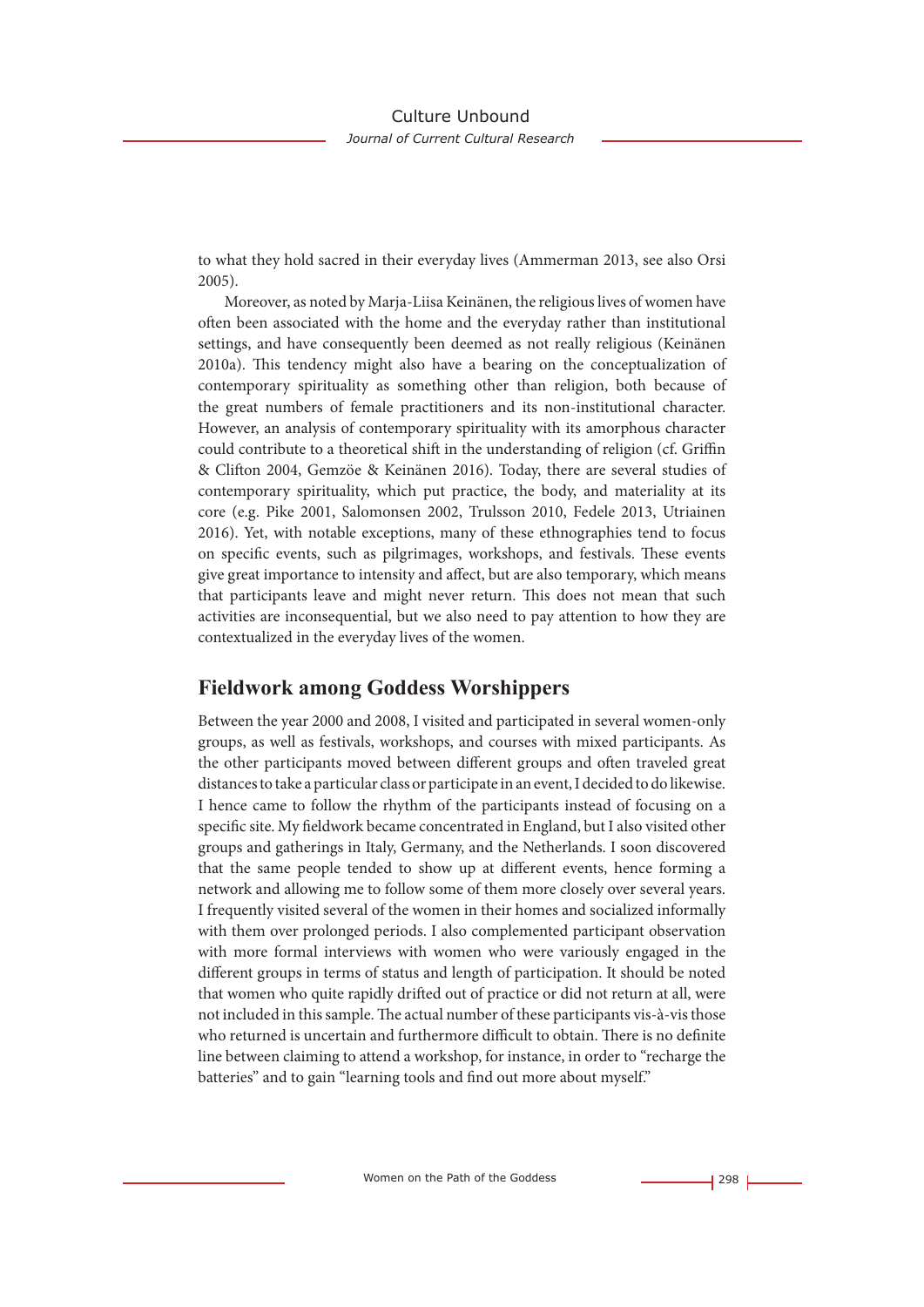As stated by Anna Lund, ethnography and interviewing tend to blend into each other, as ethnography entails conversation, and researchers often make observations during interviews (Lund 2019). Moreover, interviews during my fieldwork could revolve around cherished objects as well as the participants showing me around significant parts of their home or neighborhoods. Most often, participants framed their thoughts and experiences as stories both in conversation and in formal interviews (cf. Riessman 2008). These stories are reminiscent of Ammerman's concept of sacred stories, that is, narratives on the intersection of religion and the everyday. Ammerman argues:

Looking for religion in narratives and practices, we gain a new perspective that allows us to see how spiritual resources are generated, nurtured and deployed across the many religious and secular contexts in which people live their lives. (Ammerman 2013: 7)

It is important to note that such stories do not give us immediate access to experience, but rather involve inexact representations or reflections thereof. The women reflect on their experiences, which hence are objectified, and in some sense edited in relation to the here and now (e.g. Riessman 2008, Ammerman 2013). They could be crafted to prove a specific point or present a desired course of action. Hence, the stories could themselves be seen as part of the diligent work in interpreting experiences and events within a spiritual framework. Further, as I analyze the stories of the women, I create another story in relation to the objectives of my study. In order to retain the women's voices as much as possible, the main arguments are illustrated with the stories of three specific women. Even though they cannot be seen as representatives of the Goddess worshippers, their stories highlight something essential in the process of the sanctification of the everyday. Stories are never entirely personal but relate to larger dominating narratives that penetrate the lives of the women concerned (cf. Plummer 1995, Riessman 2008, Ammerman 2013).

# **Sarah: Sensing and Making Sense of the Sacred**

Sarah is in her fifties and works as an office clerk in a large city in England. I met her at several Goddess-oriented retreats and workshops, in which she participated as often as she could. Sarah once told me about an experience during a trip to Crete. She and her friend had been looking for a specific cave for hours in the heat. When they finally arrived, they were exhausted, but the cave was, according to Sarah, amazing. The women decided to perform a ceremony there and call in the Goddess. Sarah started reciting *The Charge of the Goddess*, which is a well-known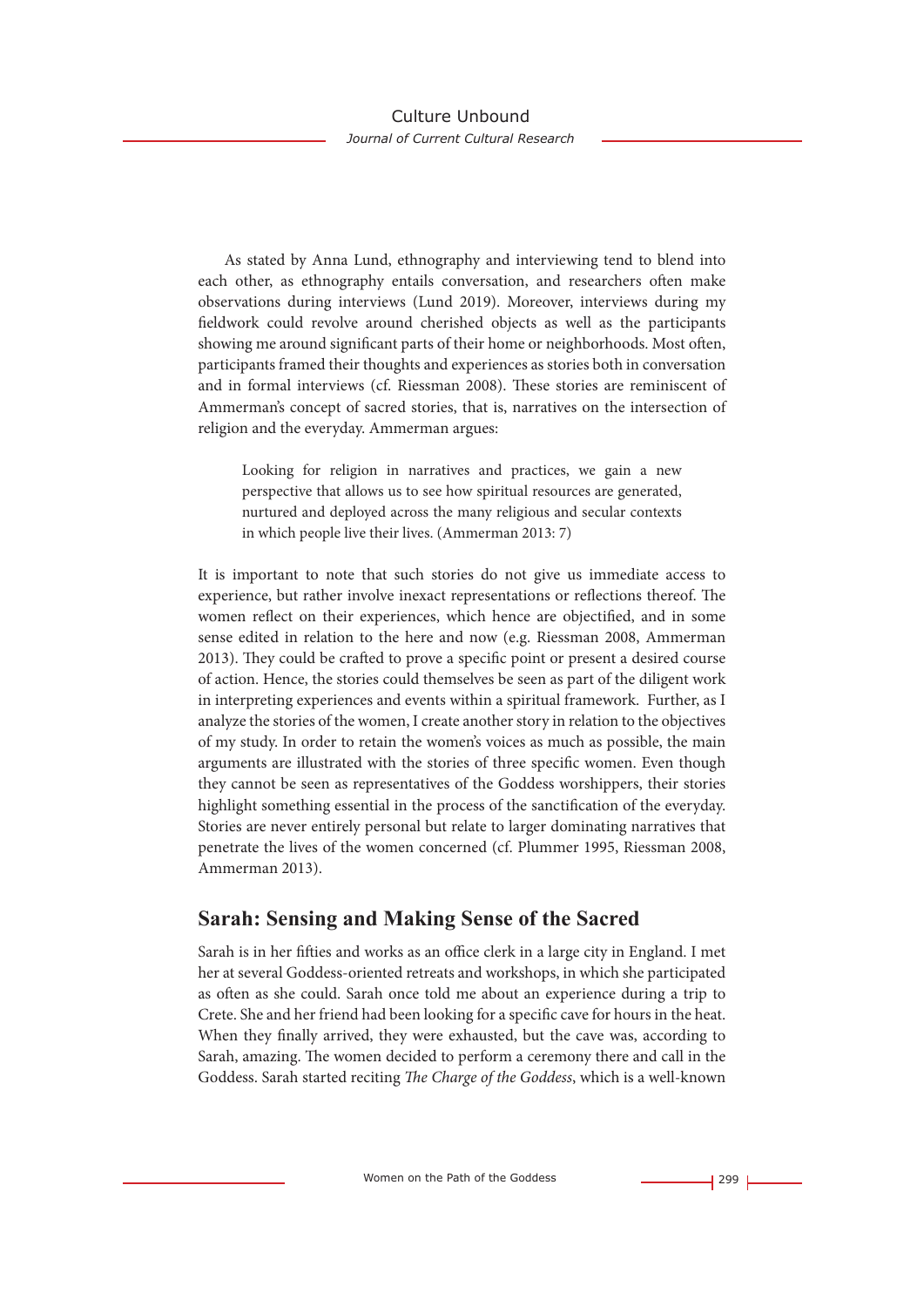invocation widely used in Pagan and esoteric milieus. As she used to chant it daily and hence knew it by heart, it seemed like an appropriate thing to do. This time was, however, different. Sara claims that she felt as if the divine was speaking through her:

I opened my mouth and started, and…that was not just me. You know when I talked about coming from here [touching belly]. This was like swoosh! And I was like, what the fuck, I've gotta keep up with this.

Sarah describes her experience as a qualitative shift in somatic sensations: a swirling through the stomach and an alteration of the speed and tone of her voice. Naturally, the very stipulation of the existence of the sacred is a prerequisite for recognizing and marking such sensations as religious experiences (cf. Rappaport 1999). Sarah's experience also unfolds in a ritual setting, which is created by two women with knowledge and skills in these matters. Moreover, in Sarah's narrative, just as with Emma's narrative quoted at the beginning of the article, the framing of the experience as primarily bodily sensations lends a certain authenticity to it. The sacred is not a concept or intellectual statement anymore, but something that can be heard and felt. Over the years, Sarah claims to have learned how to recognize the sacred in a more sustained manner. Although not as dramatic as the experience in Crete, she still presents the presence of the sacred as sensed in the body. She says: "So it's very much sensed in some way, and it's like some days I just feel that I get this feeling that there is a bigger picture going on all the time and I get glimpses of it."

As stated before, Sarah regularly partakes in several courses and workshops. She is also training to become a Priestess of Avalon, which is a three-year-long devotional training involving specific ritual and religious practices connected to the Goddess community in Glastonbury. Sarah claims that the main reason for entering the training was to connect with "women in their power", but also to "work with the Feminine." Hence, the course provides her both with the possibility to relate to other women, whom in Sarah's view embody a desired state of being in their power, and specific tools that are viable forms for relating to the nominally sacred, that is the Feminine. It could be acts, such as movements to establish sacred space, invocations or chants, specific modes of smudging the room or oneself, or different techniques of meditation and guided visualizations, or it could be objects, such as statues, drawings, or specific mementos used during ceremonies. Most importantly, during this and other courses, Sarah is invited to explore personal experiences and meaning in relation to the teachings, techniques and practices featured. "Working with the Feminine" hence means to explore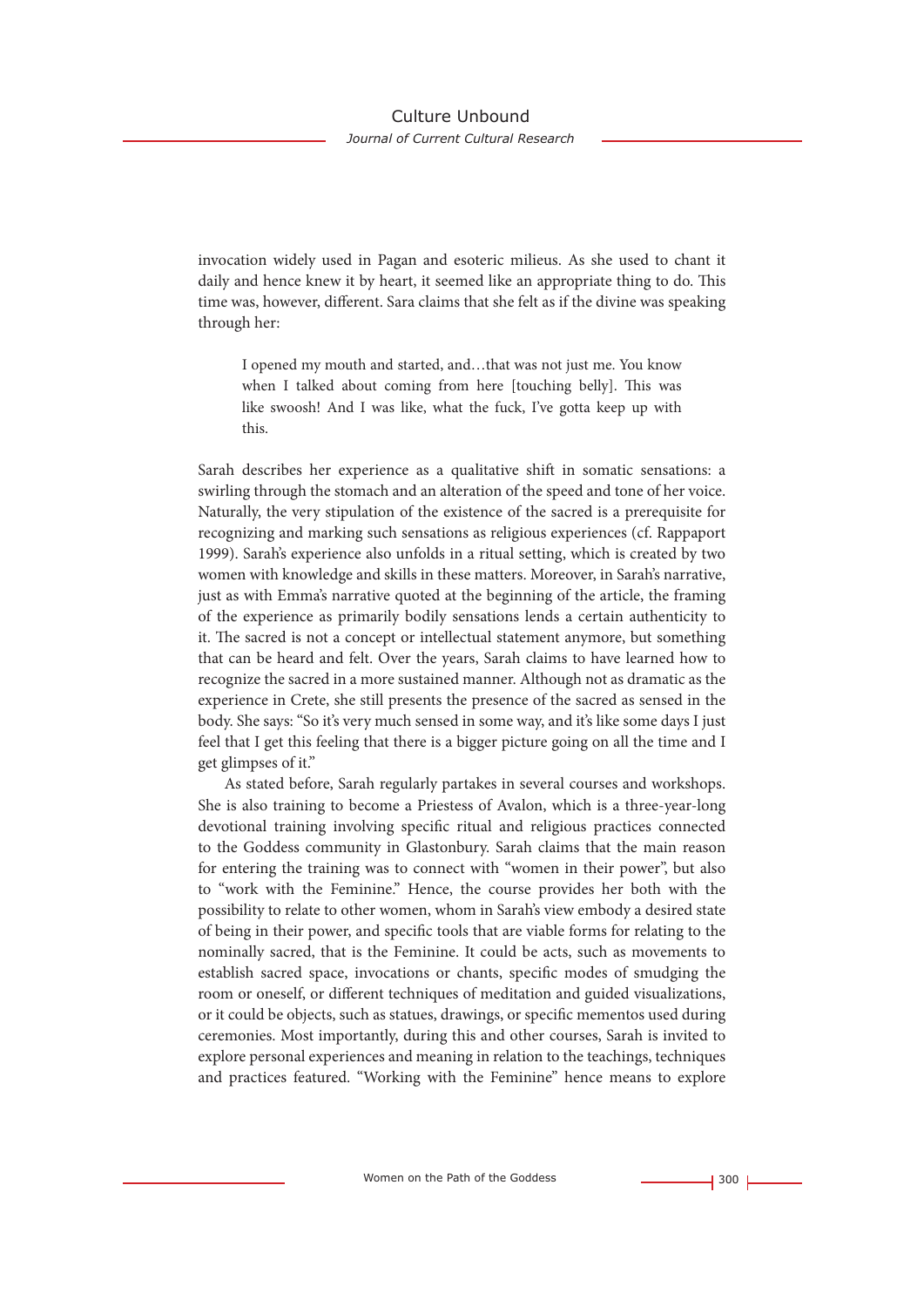and relate different practices and experiences to the sacred entities featured in the course, but also to female subjectivity and individual meaning-making. The training thus provides Sarah with a sense of the sacred, but also the tools to make sense of the sacred, i.e., the skills to interpret certain experiences as sacred and essential to her sense of self.

Today, Sarah has established a daily routine in which she uses these learned practices as a repertoire to relate to the sacred, for instance, reciting *The Charge of the Goddess*. In fact, according to her, such practices are central parts of bringing about a sense of the sacred. She says, "hopefully with every time I connect more deeply with that [the sacred], really be connected and aware." By regular and diligent practice, Sarah hopes to access moments where the presence of the sacred is felt in the body but also extend that presence until it unfolds daily life in its entirety. She argues:

Spirit is here now, it's not something over there and something we are going to obtain, it's here. It's just a case of us learning to recognize it. I was actually earlier going that it is this peak experience, whereas I am very aware that it's just that being.

The anthropologist Thomas Csordas might call Sarah's description a sense of *withness*, which means that the self has access to the realm of the sacred at given times but also senses the presence of the sacred in any situation. Meaning is here not to be understood in semantic terms, but includes "a modulation of being in the world […] a different sensibility about oneself as a culturally defined person" (Csordas 1994: 171). Such modulation can also mean that other tasks can be performed in a spiritual manner. Sarah says:

I always used to say I was getting sort of a spiritual practice of washing up. Because just being there. A sort of practicing really, feeling things and watching the sort of…even just the little aspects of shadows and things like that. It sounds really; I don't know. . .basic.

Hence, even mundane chores, such as cleaning and washing up, could be part of a spiritual regime. Such activities are traditionally excluded from the religious sphere, which also Sarah seem to be well aware of. Such perceptions mark her presentation of spiritual practice as basic.

# **Eva: Practicing the Sacred**

Eva is in her forties, just broke up with her partner, and moved to the English countryside. In her spare time, she participates in workshops in the Goddess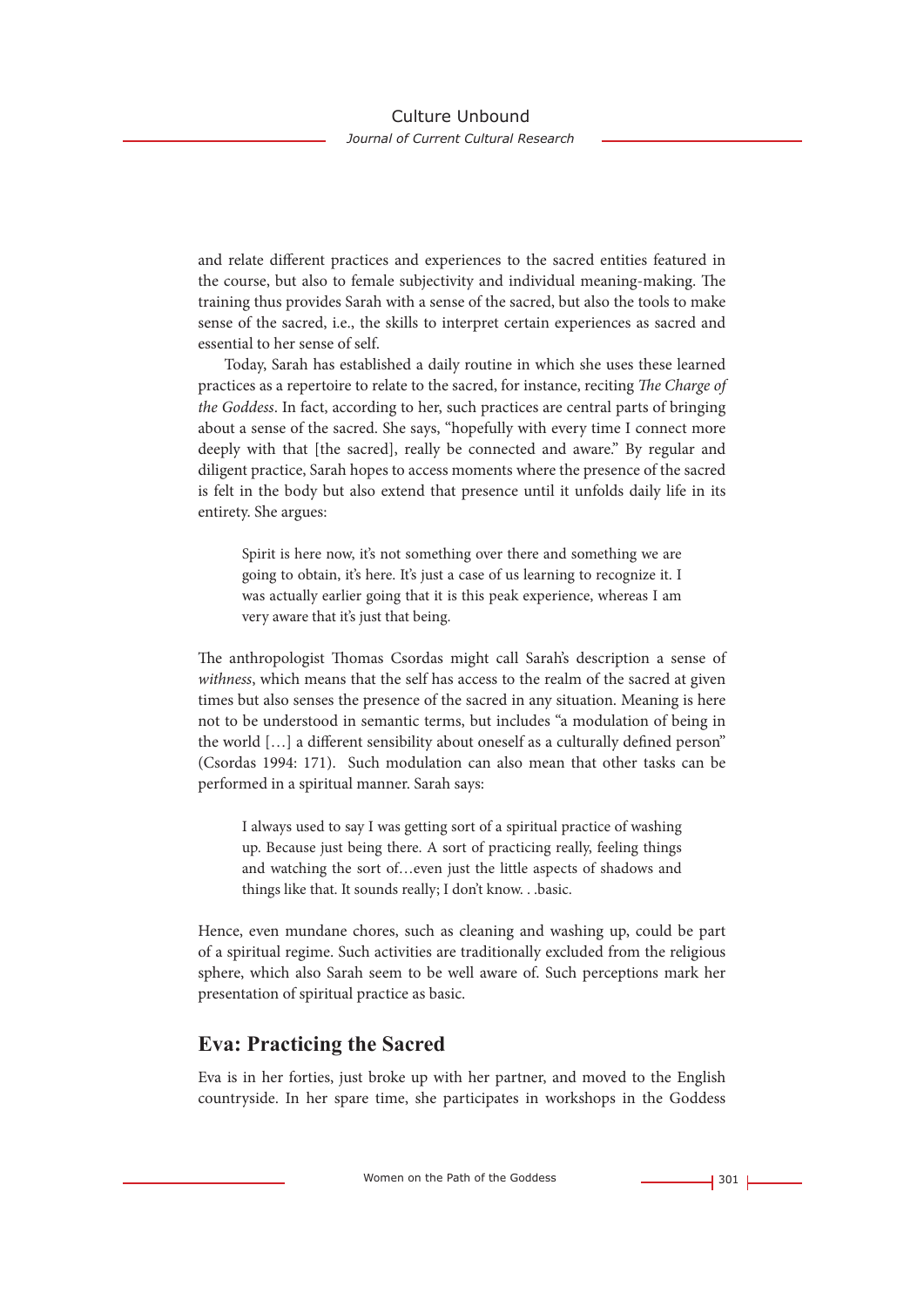milieu, and she volunteers at a local Goddess temple. For Eva, it is essential to be connected and grounded. She repeatedly chooses these expressions instead of speaking about specific doctrines or Goddesses. In fact, most women I met during fieldwork also seemed to favor these expressions for implying a kind of relationship to the sacred to which they aspired. The words grounded, connected, and the equally common presence are all hard-to-define in terms of their semantic content. Moreover, these words could mean different things to different women, and their meaning could shift over time. Most often, such words were not explained at all, but rather taken for granted as expressions for desired spiritual states. The vagueness of these expressions protects them from intellectual scrutiny (cf. Luhrmann 1989) but simultaneously gives them the possibility to cater for a wide range of individual experiences. Moreover, the extent of their usage and their taken-for-granted character imply that these expressions are widely shared in verbal interaction. They have gradually become established as appropriate expressions for what it means to lead a spiritual life. Yet, the phrases are also suggestive of corporeal states. They could be likened to a sense of *withness* in that the self is set in relation to a specific cultural construction of the sacred but also has the ability to access sacred reality at any time. Eva states:

When I speak of connection, for example, connection is also feeling and embodying love, and of course, that is not possible all the time. […] But when you realize that you are imbalanced you know a way to bring yourself back into that place gently.

Eva states that rituals make her connect more easily and deeply, but also allow her to keep this connection in other parts of her life. She engages in a host of different forms of practices, such as walking the land, lighting candles, smudging, or just sitting in front of her altar, on a daily basis. They are simple acts of the everyday, but Eva presents them as the means to realize the desired state itself: to be connected. Furthermore, she also argues that repeated practice makes it easier to do so:

I think also where you have your little altar, no matter how big or small it is. Also, with the rituals or something that you make your sacred space and that I believe that already by sitting there, you can tune in easily and are quickly connected as well.

The acts are both the means of realizing a sense of *withness* and the means of training the body to recognize it. Eva associates her daily spiritual practice, although joyous, with discipline. One has to make an effort to get up in the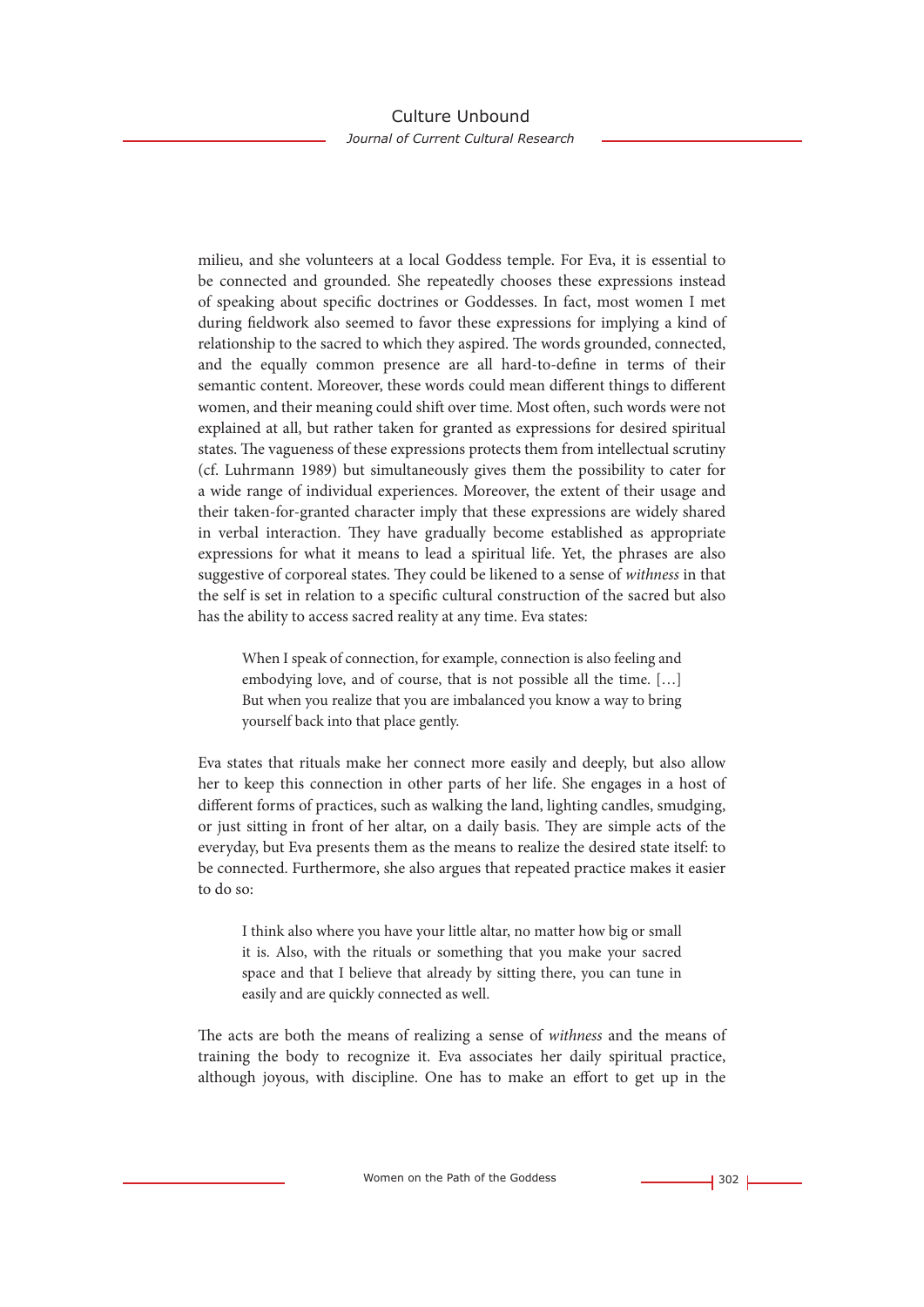morning, sit in front of the altar or walk the land, and moreover to do so on a regular basis. As Eva says: "Because you stick to it […] and it becomes a habit." However, a habit for Eva does not mean mechanical execution of other people's rules, but the possibility of practicing almost without thinking or, in her own words, without forcing herself: "It's just time for prayer, and it's then easier to tune in quicker and ground yourself." The goal is to be connected without effort, yet the means of realizing this is through diligent and repeated practice. Moreover, through sustained daily practice, a particular routine is created that becomes a constant reminder of the presence of the sacred in the individual's life and creates a certain temporality and comportment during the day. Repeatedly rising before daybreak to meditate or walking the land after work is finished, in short, making space for spiritual practice, affects the rest of the day in that it is structured accordingly. Such routines thus have the potential to include everyday practices in their entirety, which is also Eva's intention.

# **Martha: Surrounded by Goddess**

Martha is in her fifties and works as a web designer. Stepping into her living room is like stepping into a sacred space. There are candles, goddess figurines, and spiritual artwork everywhere. Most of the objects are not used in any religious practice but mingle with more commonplace objects like coasters, flowers, and photographs of family and friends. Martha says:

I like to celebrate Goddess. The whole house is sort of full of her, everywhere you look... Goddesses everywhere. It's just my whole life is surrounded by Her. […] I don't feel the need to have specific celebrations very often. It is just enough for me to be surrounded.

To be surrounded by the different Goddesses allows Martha to relate to different activities in a sacred way. She says that she writes and constructs websites in an almost ceremonial manner, without implying that she has to engage in any ritual techniques. Although Martha is a trained priestess, she argues that making elaborate ceremonies is not her primary concern. Sometimes she lights a candle and says a prayer for inspiration, but she would rather create conditions where ceremony is possible—"like the drop of a hat."

Some commentators even claim that contemporary spiritualties are especially aligned with a neo-liberal consumerist ethos (Bruce 2002, Carette & King 2005, Hornborg 2011) while others argue that consumer goods allow participants to demarcate and display their spiritual identity (Pike 2001, Magliocco 2005, Utriainen 2016). However, I would argue that understanding the decoration as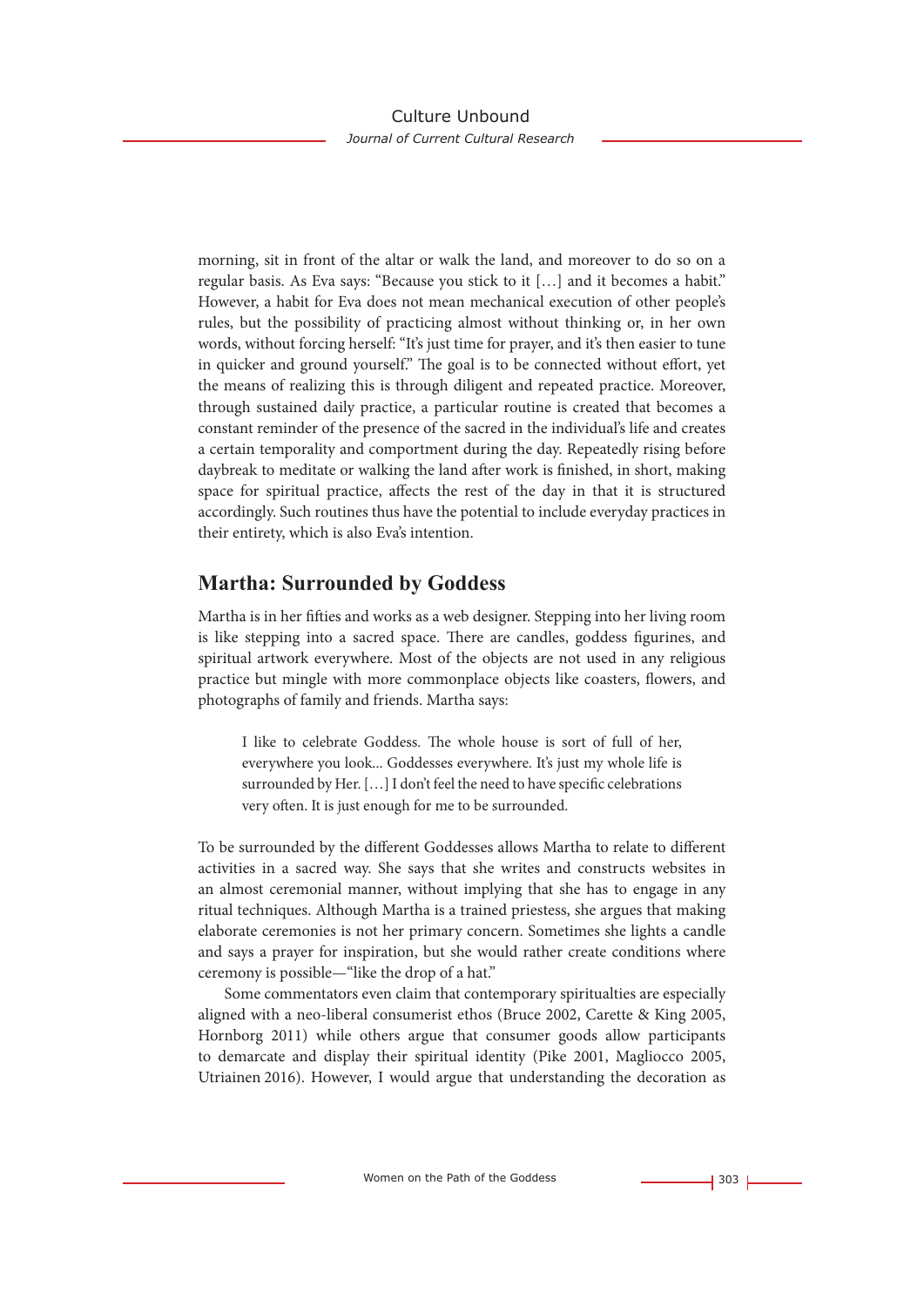solely a matter of communication or aesthetic display would miss important aspects of motivation and the use of these objects. The different goddess figurines might very well be purchased as commodities at one point, but in Martha's case, their usage has changed into being primarily about creating a sense of being surrounded or even a sense of *withness*. As stated by Arjun Appudarai, the quality of the object is determined by its social context and hence shifting (Appadurai 1986). Martha's desired state allows both access to the realm of the sacred and a possibility to sense the sacred in any situation (cf. Csordas 1994). Hence, obtaining a replica of, let's say, Venus of Willendorf is not only a matter of aesthetic display or even about being reminded of the certain characteristics that the Goddess is thought to embody, but rather the presence of this image effectively transforms routine living arrangements. Moreover, as Martha does not separate her figurines from her mundane dwellings, such as the kitchen, bedroom, or even the toilet, but instead keeps images everywhere as a way to infuse her whole life with sacred connection, the distinction between the sacred and routine spaces is hard to sustain. The home becomes an important religious arena in parallel with designated public spaces of worship (cf. Keinänen 2010b). Moreover, her rooms are often filled with the fragrance of incense and the recorded sounds of chants or Goddess-oriented songs. As argued by Csordas with regards to the Charismatics, even though such music forms a background to perfectly mundane activities, such as vacuuming or washing the dishes, themes of ritual reality come to extend to everyday reality, imbuing it with specific sacred characteristics (Csordas 1997).

Martha argues that she gets a sense of *withness* out of nowhere, sitting in her garden, walking around in the countryside or driving her car. "You know it can come anywhere, anytime." Of course, the statues are not the only means to realizing this. Except for simple acts of devotion and prayer, Martha lifts the importance of staying honest in her convictions in any situation

And so if we are as brave as we can be and as honest as we can be and we talk about Goddess, out there, where it is not really, you know … in the town central, at the bus stop, to the old lady that disapproves…

Martha's spirituality is hence not confined to the private sphere or the limits of her home. Being open about her conviction and also acting spiritually in public is a mode of infusing the everyday with sacred qualities. For Martha to engage in a spiritual path would mean trying to change the world in its entirety; the efforts do not stop until another kind of world is realized:

Until we can contain it in a different sort of container. One that is more friendly towards women, more peaceful. And to me that includes no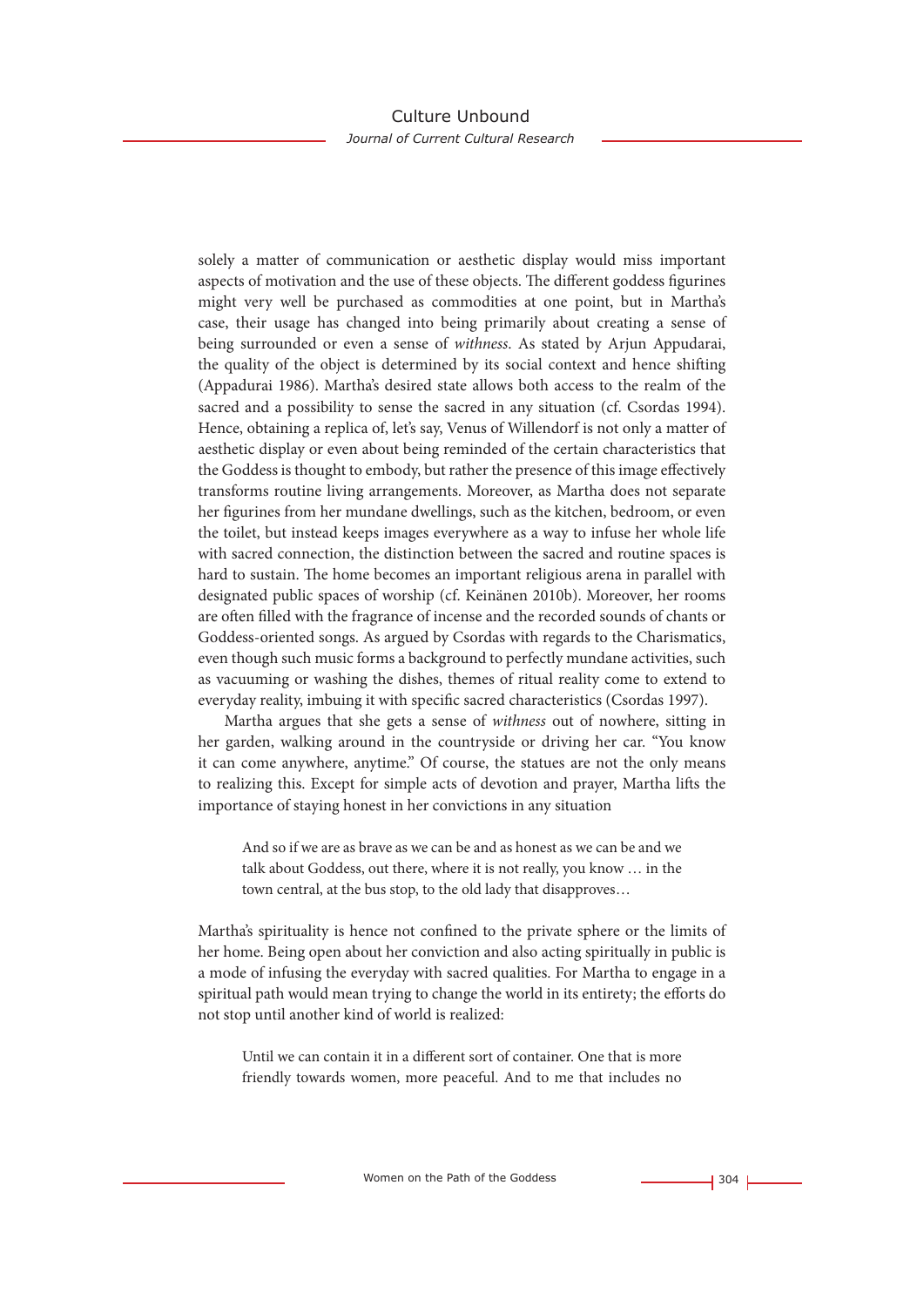wars, no starvation, no destroying the earth and letting people just be. [...] It's really about completely altering the way the world works. You see, I don't want much [laughter], just everything.

It is vital to remember that Martha does not relate this at all to a planetary shift or the intervention of the divine, but rather to hard work and changing her thinking and living habits. As such, the connection between Martha's spiritual path and her habits of living and consuming could be seen as a strategy to expand a sense of *withness* until it encompasses her entire life.

### **Discussion**

The equation between the everyday and the mundane could be viewed as dependent on the very understanding of religion as opposed to the quotidian; activities such as working, child-rearing, preparing food, sleeping, and so on are seen as profane and separated from the sacred. Holloway locates this conceptualization primarily in the influential theories of Eliade, who distinguishes the holy from the profane in the form of eruptions or hierophanies (Holloway 2003, see also Eliade 1959). However, as argued by McGuire, such conceptualizations are ultimately built on historical processes and discursive strategies that aim to distinguish between true religion and magic, idolatry or superstition, as well as between religious elites and laypeople. It thus excludes practices and beliefs that might be very important in people's lives, such as practices centered on the body or the everyday, as not properly religious (McGuire 2008). In such conceptualizations, the emergence of different forms of spiritualties, such as Goddess worship, becomes labeled as something other than religion, perhaps even denigrated as narcissistic, subjective, and with no social consequence (cf. Sointu & Woodhead 2008). The introduction of spirituality as an analytical category both underlines and is underlined by such distinctions. However, as pointed out by several scholars of contemporary spirituality, there are affinities between the practices of contemporary spiritualties and religious life outside the confines of learned debates and theological exegesis (Bowman 2009, Trulsson 2010, Aune 2014, Fedele 2015). It hence makes sense to theorize contemporary spiritualties as lived religion. Consequently, research on these situations also needs to pay more considerable attention to the religious lives of the practitioners outside workshops, courses, festivals, and other similar events.

The efforts of people like Emma, Sarah, Eva, and Martha challenge the notion of a complete secularized everyday life, and make the rigid distinctions between the sacred and profane hard to maintain. Although they perceive mainstream structures to be somewhat at odds with their spiritual practices and goals, they also actively strive to transcend such binaries through different means. They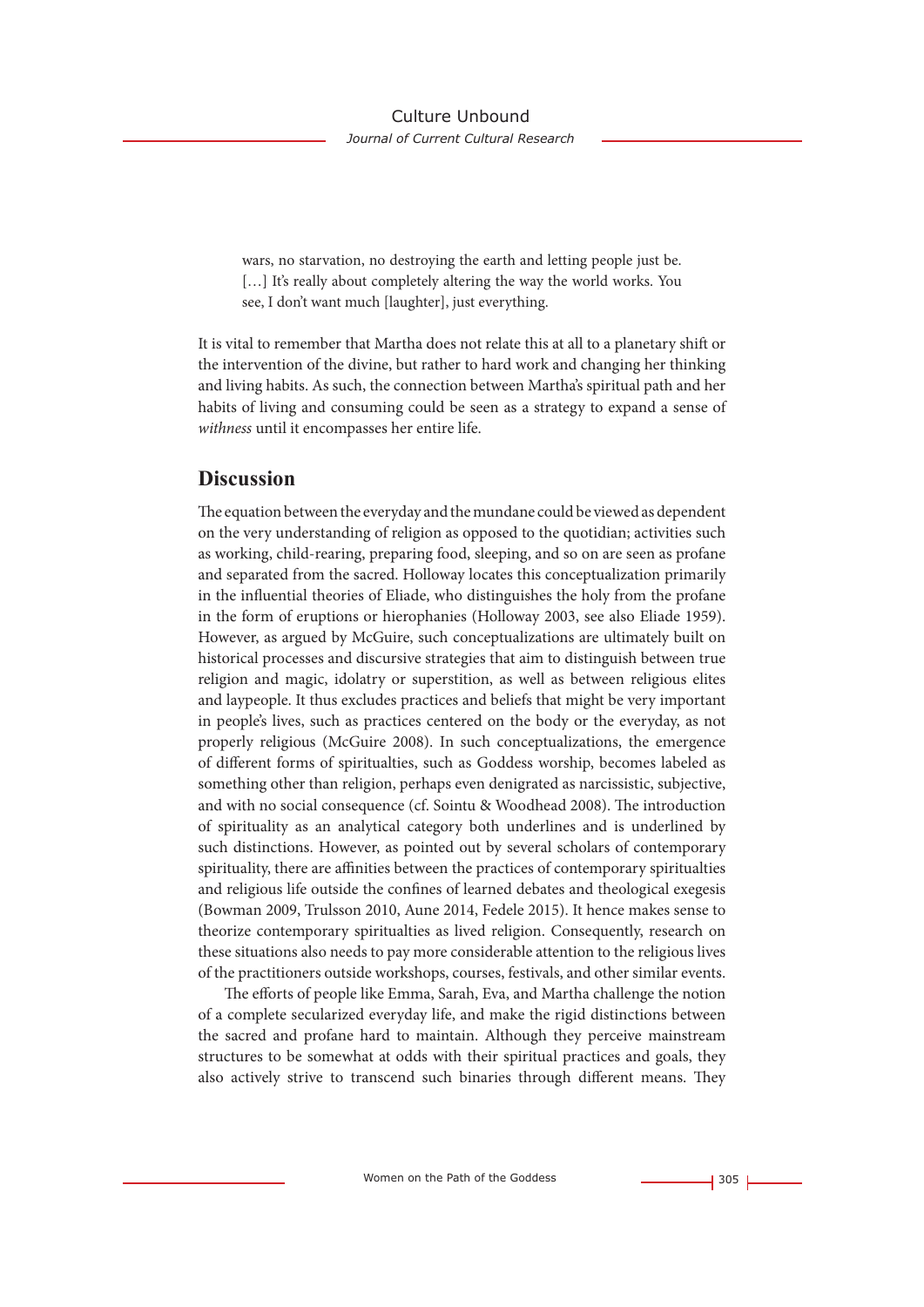attempt to create a life where spirituality is not compartmentalized or kept private. The women's narratives are suggestive of a conscious and constant effort to sustain a sense of *withness* or a specific orientation towards the sacred that influences most activities. For many of the women, it involves a thorough restructuring of everyday life, so that spiritual inclinations inform almost all practices such as earning a living, consumption, decorating living spaces, and other daily activities. It is important to note that the women's spirituality does not preclude collective action, such as rituals, nor does their spirituality suggest an apolitical endeavor with no social consequence. On the contrary, ceremonies, joint gatherings, and even an overt desire to effect social change are central tenets. However, it is also important to remember that a sense of *withness* is a desired state to attain rather than an absolute condition that penetrates the everyday lives of the women. The stories also show that a dominating narrative of a secular and disenchanted everyday marks the women's perceptions and experiences. The women need to move within spheres where the sacred is not acknowledged, for instance, because of work, healthcare, the educational system, or family and friends (cf. Utriainen 2014). Their efforts unfold in relation also to these secular constructions of the everyday.

In her studies of contemporary angel practices in Finland, Terhi Utriainen points to the importance of learning and cultivating skills in order to be able to both imagine and relate to nominally sacred entities, such as angels. Hence, she argues that much of contemporary spiritualties could be seen as "a non-stable set of enchanting imaginary-practical technologies: an art for crafting lives and futures" (Utriainen 2014: 245). In a similar vein, the sacred technologies described in this article imply skills that enable both imagining and relating to the sacred. Following Foucault's perspective would, however, mean a shift of attention from what such skills represent to what they do in terms of constituting ethical subjects that are recognizable as such to the broader Goddess community. Such practices also open up new fields of experience (cf. Foucault 1988). The women consciously and diligently work to cultivate attitudes and skills that would allow them to sense and make sense of the sacred, in other words, to foster a sense of *withness*. This is a process that naturally involves entertaining the possibility of the sacred, as well as reflecting on and expressing experiences to others, including myself, during interviews. The women also engage in a host of intentional everyday acts, as well as more formalized ritual acts, to develop habits that would shape their emotions, desires, and motivations, in short their entire mode of relating to the world (cf. Mahmood 2005). Indeed, the women present practices as the primary means for establishing a sacred everyday life (cf. Aune 2014). Still, their narratives also reveal a diligent work on the self in terms of scrutinizing and molding thoughts, behaviors, and principles in relation to their experiences (cf. Foucault 1988).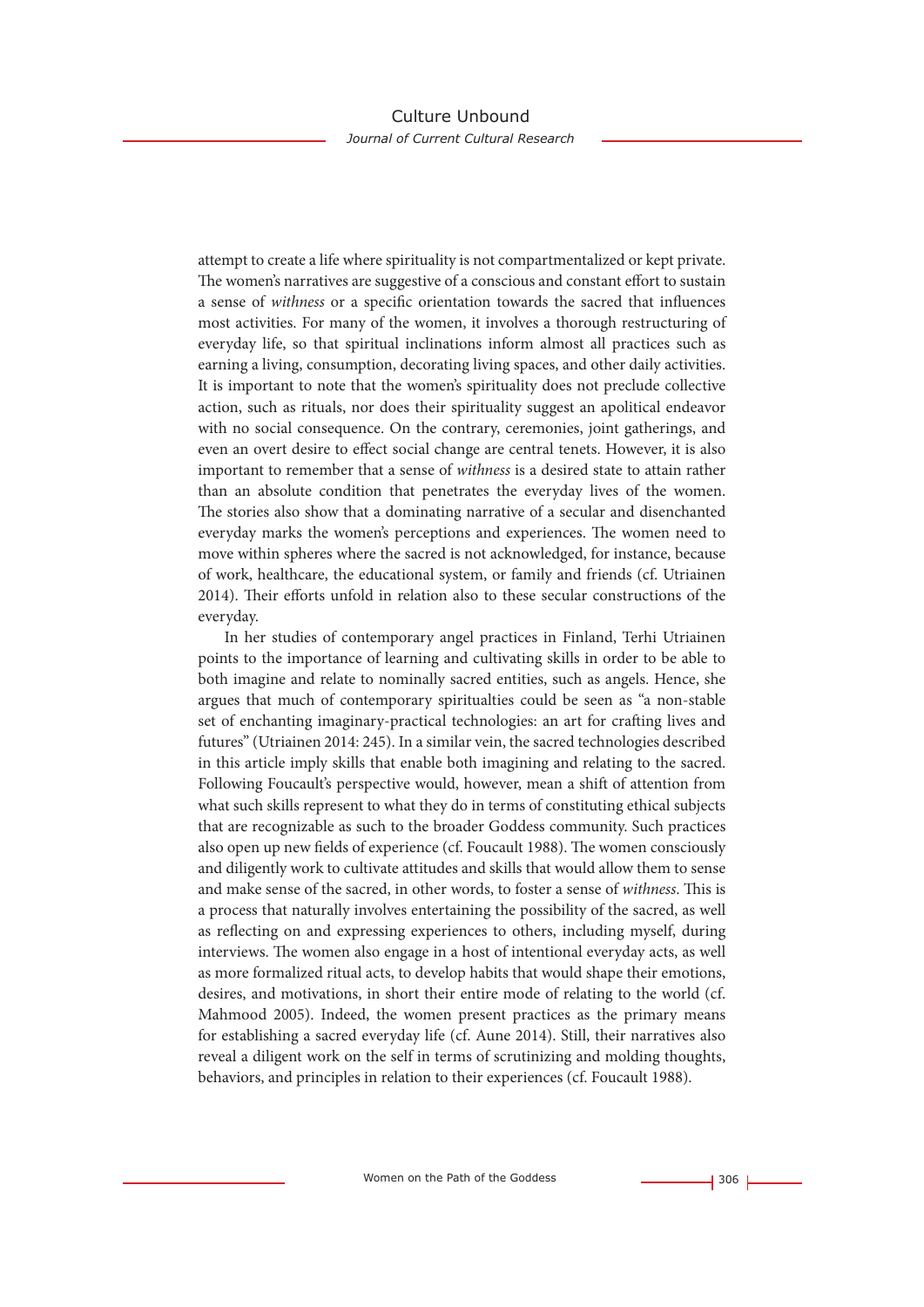All the women present the presence of the sacred as sensed through the body. These could be intense and temporary experiences, but they can also be more sustained sensations of being grounded or connected that have the potential to influence everyday proceedings. The body thus emerges as the locus for the relationship and engagement with the sacred. To continuously sense the sacred requires a modification of the modes of attention—a different orientation in the world, and is hence vital to the spiritual formation of the self. As noted by Eva Souintu and Linda Woodhead, the treatment of the body as "the starting point for exploration of an individual's relationship with her own subjectivity and sacred presence" challenges dominating narratives where women's bodies are objectified and sexualized, or perform unpaid domestic work (Sointu & Woodhead 2008: 269). However, presenting religious experiences as primarily bodily states is also a strategy that sets them apart and in some sense signals authenticity for the women concerned. A corporeal sensation is something real and set apart from what only happens in the head and is hence possibly fabricated. It reveals that what is sensed and understood in the body is a privileged path to knowledge, which in turn also implies a critique of both the more rationalized processes that are perceived to dominate the everyday and the alleged dogmatic tendencies of other religious traditions. Similarly, the vague idioms that are favored even by the women who are trained priestesses of the Goddess indicate both a critique and a desire to create a religion free from dogma and open to different expressions and forms of the divine. Such positioning, however, does not preclude that these expressions implicate a particular understanding of nor relationship to the world.

In these processes, the home, its decorations, and the activities of daily living, such as cleaning and washing up, become important as sacred technologies. It seems ritual practice for the women is contained within a spectrum of practices that are considered spiritual by their mode of execution, not in the sense that an outside observer might understand them as such, but because of their utter meaningfulness to the performer. Ritual practice is thus only one way of acting spiritually or religiously (cf. Mahmood 2005, Keinänen 2010b). However, even if they are temporary and perhaps distinguished from everyday living through their intensity and seclusion, events such as workshops, courses, festivals, and ritual gatherings are essential to the women. Such events provide tools and techniques that can be further explored at home, as well as an imagery where the body can be used both to access the sacred and work on the self. There is hence a didactic aspect in these gatherings in that participants learn to sense, recognize, and consciously induce *withness*. It does not mean that the women mindlessly follow the visions of the authorities or leaders. Rather they move between these different events, make use of several different practices depending on moods and needs, and moreover creatively re-negotiate the content to make sense of their own lives and everyday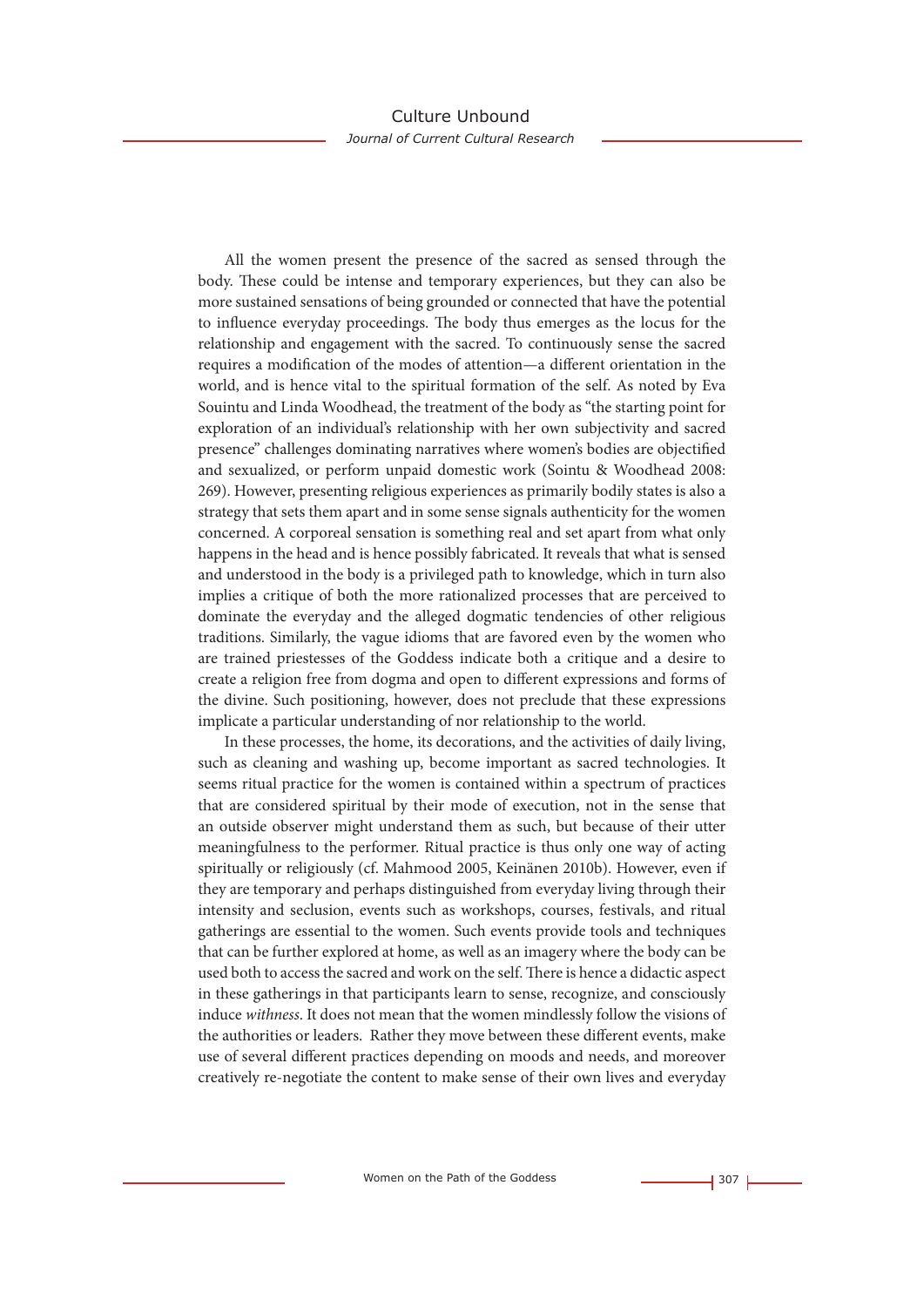concerns (cf. Trulsson 2010, 2013). Here, the body is not only an actor but also a learner where certain states can be evoked if the individual regularly performs the practice. This is different from suggesting a belief-centered approach, in that knowledge of the sacred or the divine is not primarily transmitted in dogmas or stable representation, but rather experientially through practice.

**Åsa Trulsson** is a senior lecturer in cultural sociology at the Department of Cultural Sciences, Linnaeus University. She earned her Ph.D. in religious studies, which focused on ritual creativity among contemporary Goddess worshippers. Her more recent research focuses on the intersection of migration, religion, and belonging with a particular emphasis on young people and schooling. E-mail: asa. trulsson@lnu.se

### **Notes**

1 In order to protect their integrity, all of the names of the research participants are pseudonyms.

### **References:**

- Ammerman, Nancy (2103): *Sacred Stories, Spiritual Tribes: Finding Religion in Everyday Life,* Oxford: Oxford University Press.
- Appadurai, Arjun (1986): *The Social Life of Things: Commodities in Cultural Perspective,* Cambridge: Cambridge University Press.
- Aune, Kristin (2014): "Feminist Spirituality as Lived Religion: How UK Feminists Forge Religio-Spiritual Lives," Gender and Society 29: 1, 122–145, https://doi. org/10.1177/0891243214545681.
- Bellah, Robert. (1985): *Habits of the Heart: Individualism and Commitment in American Life,* Berkeley: University of California Press.
- Bowman, Marion (2009): "Learning from Experience: The Value of Analysing Avalon," *Religion* 39, 161–168, https://doi.org/10.1016/j.religion.2009.01.016.
- Bruce, Steve (2002): *God is Dead: Secularization in the West*, Oxford: Blackwell Publishing.
- Carette, Jeremy & Richard King (2005): *Selling Spirituality: The Silent Takeover of Religion,* London: Routledge.
- Csordas, Thomas (1994): *The Sacred Self: A Cultural Phenomenology of Charismatic Healing,* Berkeley: University of California Press.
- Csordas, Thomas (1997): *Language, Charisma and Creativity: The Ritual Life of a Religious Movement,* Berkeley: University of California Press.
- Eliade, Mircea (1959): *The Sacred and the Profane: The Nature of Religion*, New York: Routledge.
- Eller, Cynthia, (1993): *Living in the Lap of the Goddess: The Feminist Spirituality Movement in America*, New York: Crossroads.
- Fedele, Anna (2015): "Iberian Paganism: Goddess Spirituality in Spain and Portugal and the Quest for Authenticity," Kathryn Roundtree (ed.), *Modern Pagan and Native Faith Movements in Europe: Colonial and Nationalist Impulses*, Oxford and New York: Berghahn, 239–260.
- Fedele, Anna (2013): *Looking for Mary Magdalene: Alternative Pilgrimage and Ri-*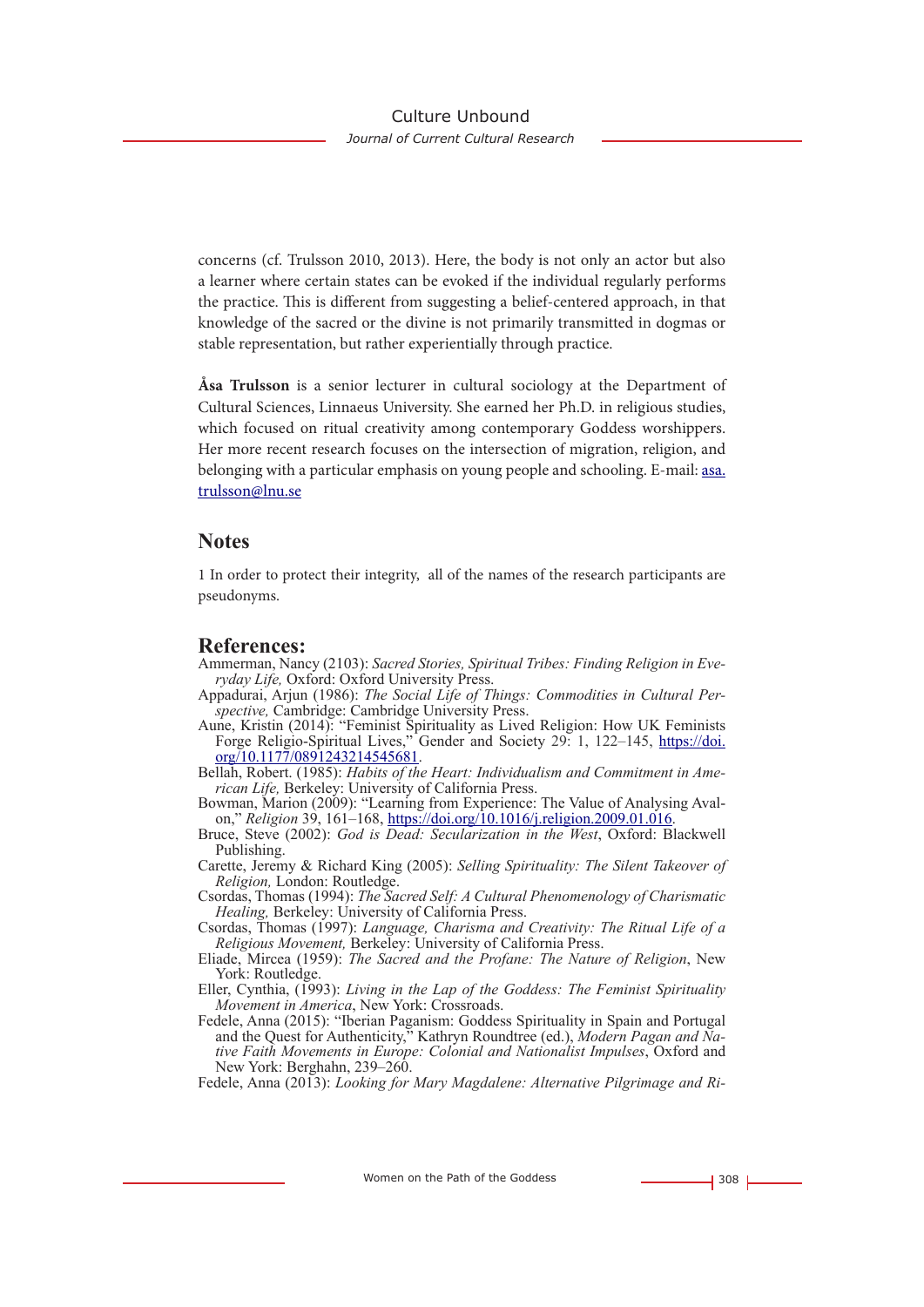Culture Unbound

*Journal of Current Cultural Research*

*tual Creativity at Catholic Shrines in France*, Oxford: Oxford University Press.

- Fedele, Anna & Kim E. Knibbe (2013): "Introduction: Gender and Power in Contemporary Spirituality," Anna Fedele & Kim E. Knibbe (eds), *Gender and Power in Contemporary Spirituality*, New York: Routledge, 1–27.
- Ferraro, Shai (2015): "Connecting British Wicca with Radical Feminism and Goddess Spirituality during the 1970s and 1980s: The Case Study of Monica Sjöö," *Journal of Contemporary Religion* 30: 2, 307–321, https://doi.org/10.1080/13537903.201
- Foltz, Tanice (2006): "The Commodification of Witchcraft." Helen Berger (ed.), *Witchcraft and Magic: Contemporary North America*, Pennsylvania, Pennsylvania University Press, 137–168.
- Foucault, Michel (1988): "Technologies of the Self," Luther H. Martin, Huck Gutman & Patrick H. Hutton (eds), *Technologies of the Self: A Seminar with Michel Fou- cault,* Amherst: The University of Massachusetts Press, 16–49.
- Gemzöe, Lena & Marja-Liisa Keinänen (2016): Contemporary Encounters in Gen- der and Religion: Introduction," Lena Gemzöe, Marja-Liisa Keinänen, & Avril Maddrell (eds), *Contemporary Encounters in Gender and Religion: European Per-*<br>*spectives*, Cham: Palgrave McMillan, 1–28.<br>Griffin, Wendy & Chas Clifton (2004): "Preface," Jenny Blain, Douglas Ezzy & Gra-
- ham Harvey (eds), Researching Paganisms, Oxford: Altamire Press, vii-viii.
- Heelas, Paul. (1996): *The New Age Movement: The Celebration of Self and the Sacra- lization of Modernity,* Oxford: Blackwell
- Heelas, Paul & Linda Woodhead (2005): *The Spiritual Revolution: Why Religion is Giving Way to Spirituality,* Malden: Blackwell Publishing.
- Holloway, Julian (2003): "Make-believe: Spiritual Practice, Embodiment, and Sacred space," *Environment and Planning A* 35:11, 1961–1974, https://doi.org/10.1068/

a3586. Hornborg, Ann-Christine (2011): "Are We all Spiritual?" *Journal for the Study of* 

- Spirituality 1: 2, 249–268, https://doi.org/10.1558/jss.v1i2.249.<br>Keinänen, Marja-Liisa (2010a): "Introduction," Marja-Liisa Keinänen (ed.), Perspectives on Women's Everyday Religion, Stockholm: Acta Universitatis Stockhol
- Keinänen, Marja-Liisa (2010b): "The Home, the Sacred Order and Domestic Chores in Premodern Russian Orthodox Karelia," Marja-Liisa Keinänen (ed.), *Perspecti- ves on Women's Everyday Religion*, Stockholm: Acta Universitatis Stockholmien- sis, 119–153.
- Klassen, Chris (2004): "The colonial mythology of feminist witchcraft", *The Pomegranate* 6.1, 70–85.
- Lund, Anna (2019): "'I feel sorry for them and I should do something, but I don't': Spatial imaginaries and resistance to feminist change in the dramatic arts," *Emotion, Space and Society* 30, 27–33, https://doi.org/10.1016/j.emospa.2018.12.003

Luhrmann, Tanya (1989): *Persuasions of the Witch's Craft: Ritual Magic and Witchcraft in Present-day England*, Oxford: Basil Blackwell

Magliocco, Sabina (2005): *Witching Culture: Folklore and Neo-Paganism in Am*erica, Philadelphia: University of Pennsylvania Press

Mahmood, Saba (2005): *Politics of Piety: The Islamic Revival and the Feminist Subject*, Princeton: Princeton University Press.

Maya, Kavita (2019): "Arachne's Voice: Race, Gender and the Goddess", *Feminist Theology* 28.1, 52–65, https://journals.sagepub.com/doi/10.1177/0966735019859469

Orion, Loretta (1995): *Never Again the Burning Times: Paganism Revived,* Illinois: Waveland Press.

Orsi, Robert (2005): *The Madonna of 115th Street: Faith and Community in Italian* 

McGuire, Meredith (2008): *Lived Religion: Faith and Practice in Everyday Life*, Oxford: Oxford University Press.